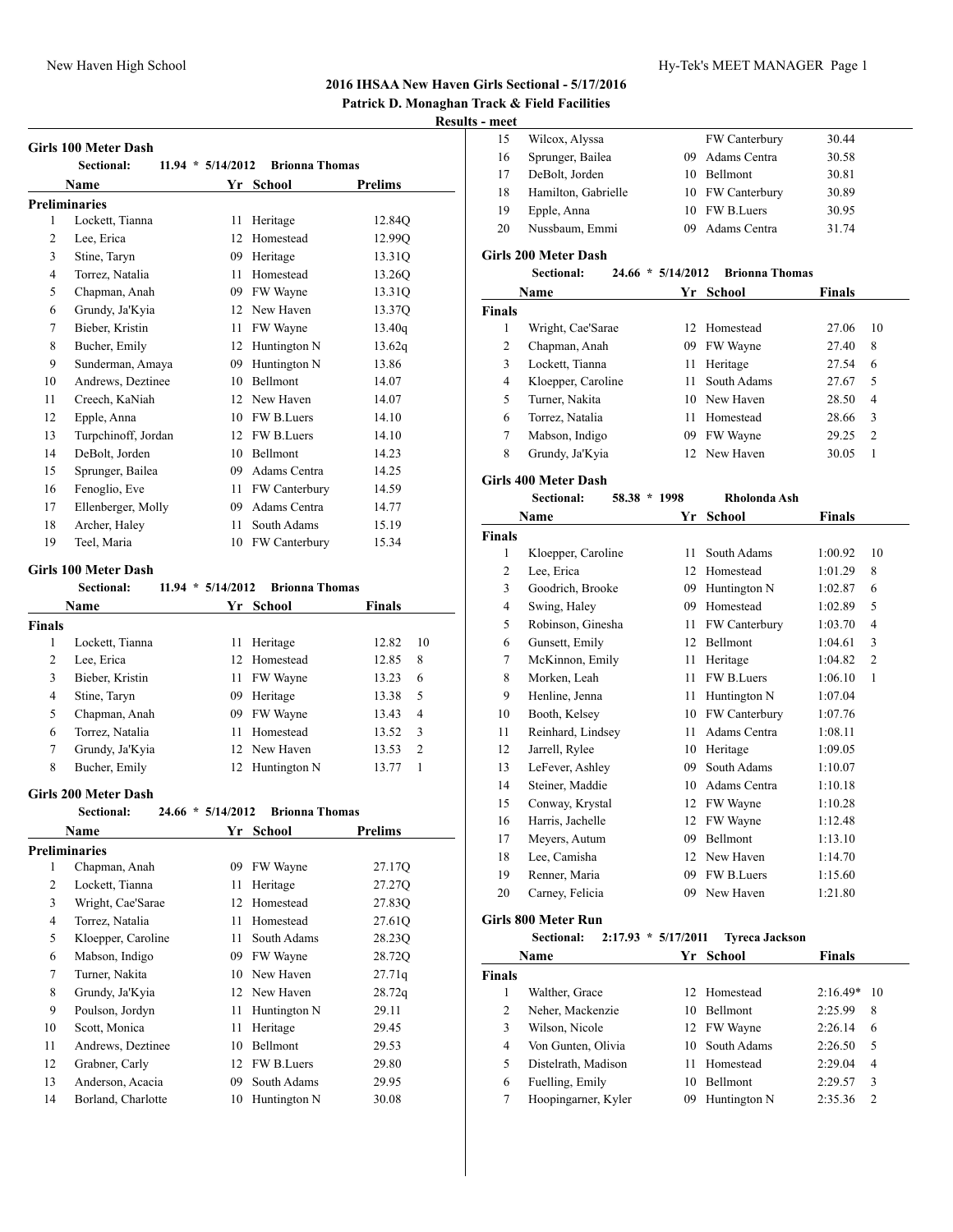## **2016 IHSAA New Haven Girls Sectional - 5/17/2016 Patrick D. Monaghan Track & Field Facilities**

## **Results**

|    | Finals  (Girls 800 Meter Run) |    |                      |               |   |
|----|-------------------------------|----|----------------------|---------------|---|
|    | <b>Name</b>                   | Yr | School               | <b>Finals</b> |   |
| 8  | Robinson, Ginesha             | 11 | <b>FW Canterbury</b> | 2:39.00       | 1 |
| 9  | Mosser, Megan                 | 12 | Adams Centra         | 2:39.86       |   |
| 10 | White, Kathryn                | 12 | <b>FW Canterbury</b> | 2:40.77       |   |
| 11 | Harmon, Cadee                 | 11 | Huntington N         | 2:41.40       |   |
| 12 | Busch, Madison                |    | 12 FW B.Luers        | 2:43.76       |   |
| 13 | Hall, Leah                    |    | FW B.Luers           | 2:45.99       |   |
| 14 | Holcomb, Allysa               | 10 | New Haven            | 2:47.25       |   |
| 15 | Feipel, Brooke                |    | 12 New Haven         | 2:48.88       |   |
| 16 | Saxton, Rachel                | 11 | Heritage             | 2:51.59       |   |
| 17 | Rosswurm, Ayla                | 09 | South Adams          | 2:53.00       |   |
| 18 | Pyle, Caylee                  | 10 | Heritage             | 2:58.40       |   |
| 19 | Luginbill, Maggie             | 09 | Adams Centra         | 2:58.90       |   |

#### **Girls 1600 Meter Run**

|               | $5:09.20 * 1999$<br><b>Sectional:</b> |    | <b>Allyson Hammond</b> |            |                |
|---------------|---------------------------------------|----|------------------------|------------|----------------|
|               | Name                                  | Yr | School                 | Finals     |                |
| <b>Finals</b> |                                       |    |                        |            |                |
| 1             | Walther, Grace                        | 12 | Homestead              | $4:59.00*$ | 10             |
| 2             | Stoffel, Hannah                       | 12 | Huntington N           | $5:05.25*$ | 8              |
| 3             | McManus, Emily                        | 10 | FW B.Luers             | 5:27.50    | 6              |
| 4             | Distelrath, Madison                   | 11 | Homestead              | 5:34.18    | 5              |
| 5             | Miller, Alena                         | 09 | Huntington N           | 5:38.48    | 4              |
| 6             | Newman, Hayley                        | 12 | New Haven              | 5:39.79    | 3              |
| 7             | Hunter, Grace                         | 09 | Bellmont               | 5:46.12    | $\overline{c}$ |
| 8             | White, Kathryn                        | 12 | FW Canterbury          | 5:56.43    | 1              |
| 9             | Dishong, Brianna                      | 11 | New Haven              | 5:57.55    |                |
| 10            | Seffernick, Kara                      | 11 | South Adams            | 5:58.47    |                |
| 11            | Fisher, Grace                         | 11 | Bellmont               | 6:00.09    |                |
| 12            | Busch, Madison                        | 12 | FW B.Luers             | 6:04.59    |                |
| 13            | Hawbaker, Hadi                        | 10 | South Adams            | 6:07.76    |                |
| 14            | Godfrey, Allison                      |    | FW Canterbury          | 6:26.28    |                |
| 15            | Mosser, Hannah                        | 10 | Adams Centra           | 6:56.77    |                |
| 16            | Girardot, Miranda                     | 09 | Heritage               | 6:59.95    |                |
| 17            | Scott, Olivia                         | 12 | Heritage               | 7:03.84    |                |
| 18            | Shoaf, Ally                           | 10 | Adams Centra           | 7:20.86    |                |

#### **Girls 3200 Meter Run**

|        | $11:18.30 * 1998$<br>Sectional: |    | Susan Barth       |             |                |
|--------|---------------------------------|----|-------------------|-------------|----------------|
|        | Name                            | Yr | School            | Finals      |                |
| Finals |                                 |    |                   |             |                |
| 1      | Beery, Bailey                   | 12 | Bellmont          | $11:05.66*$ | 10             |
| 2      | Stoffel, Hannah                 | 12 | Huntington N      | 11:23.85    | 8              |
| 3      | Batt, Kelsey                    | 11 | Homestead         | 11:33.03    | 6              |
| 4      | Norris, Saige                   | 10 | Homestead         | 11:35.33    | 5              |
| 5      | Jamison, Marissa                | 12 | Huntington N      | 11:43.96    | $\overline{4}$ |
| 6      | McManus, Emily                  | 10 | FW B.Luers        | 12:04.83    | 3              |
| 7      | Newman, Hayley                  |    | 12 New Haven      | 12:32.66    | $\overline{2}$ |
| 8      | Seffernick, Kara                | 11 | South Adams       | 12:54.75    | 1              |
| 9      | Wigent, Marisa                  | 11 | <b>FW B.Luers</b> | 13:01.90    |                |
| 10     | Hawbaker, Hadi                  | 10 | South Adams       | 13:02.82    |                |
| 11     | Dishong, Brianna                | 11 | New Haven         | 13:26.67    |                |
| 12     | Isch, Lauren                    | 09 | Adams Centra      | 13:38.55    |                |
| 13     | Westropp, Emily                 | 11 | FW Canterbury     | 13:47.97    |                |
| 14     | Heck, Elizabeth                 | 11 | Bellmont          | 14:39.72    |                |

| - meet         |                                |                |                     |                                   |
|----------------|--------------------------------|----------------|---------------------|-----------------------------------|
| 15             | Godfrey, Andrea                |                | FW Canterbury       | 15:03.75                          |
| 16             | Call, Madi                     | 10             | Adams Centra        | 15:52.92                          |
| 17             | Selking, Claire                | 09             | Heritage            | 15:58.50                          |
|                | <b>Girls 100 Meter Hurdles</b> |                |                     |                                   |
|                | Sectional:                     | $14.25 * 2008$ | <b>Chelsea Ross</b> |                                   |
|                | Name                           | Yr             | <b>School</b>       | <b>Prelims</b>                    |
|                | <b>Preliminaries</b>           |                |                     |                                   |
| 1              | Green, Je'bria                 | 12             | FW Wayne            | 15.05Q                            |
| $\overline{2}$ | Phillips, Aniese               | 10             | FW Wayne            | 15.34Q                            |
| 3              | Wright, Cae'Sarae              | 12             | Homestead           | 15.80Q                            |
| $\overline{4}$ | Turner, Nakita                 | 10             | New Haven           | 15.90Q                            |
| 5              | Wanner, Addie                  | 10             | South Adams         | 16.21q                            |
| 6              | Hartman, Brittney              | 12             | Bellmont            | 16.55q                            |
| $\overline{7}$ | Chacon, Brenna                 | 11             | Heritage            | 17.23q                            |
| 8              | Bluhm, Emily                   | 11             | Adams Centra        | 17.28q                            |
| 9              | Wynn, Megan                    | 12             | South Adams         | 17.88                             |
| 10             | Graft, Josie                   | 11             | Huntington N        | 18.09                             |
| 11             | Emmett, Kaitlin                | $12^{\circ}$   | <b>FW B.Luers</b>   | 18.15                             |
| 12             | Harshman, Jamie                | 11             | Adams Centra        | 18.17                             |
| 13             | LaBelle, Jordan                | 12             | Homestead           | 19.16                             |
| 14             | Koch, Karmen                   | 10             | Huntington N        | 19.29                             |
| 15             | Baker, Sherdell                | 09             | New Haven           | 19.98                             |
| 16             | Baczynski, Mae                 | 12             | Bellmont            | 20.96                             |
|                | <b>Girls 100 Meter Hurdles</b> |                |                     |                                   |
|                | <b>Sectional:</b>              | $14.25 * 2008$ | <b>Chelsea Ross</b> |                                   |
|                | Name                           | Yr             | <b>School</b>       | <b>Finals</b>                     |
| Finals         |                                |                |                     |                                   |
| 1              | Green, Je'bria                 | 12             | FW Wayne            | 10<br>14.86                       |
| 2              | Phillips, Aniese               | 10             | FW Wayne            | 15.27<br>8                        |
| 3              | Turner, Nakita                 | 10             | New Haven           | 15.32<br>6                        |
| $\overline{4}$ | Wanner, Addie                  | 10             | South Adams         | 5<br>15.70                        |
| 5              | Wright, Cae'Sarae              | 12             | Homestead           | $\overline{\mathcal{L}}$<br>16.13 |

#### **Girls 300 Meter Hurdles**

## **Sectional: 45.01 \* 5/19/2015 Holly Hankenson Name Yr School Finals Finals** 1 Phillips, Aniese 10 FW Wayne 47.74 10 2 Bultemeyer, Evonne 11 Homestead 47.85 8

 Hartman, Brittney 12 Bellmont 16.74 3 7 Bluhm, Emily 11 Adams Centra 16.78 2 8 Chacon, Brenna 11 Heritage 17.14 1

| 2  | Bultemeyer, Evonne | 11  | Homestead         | 47.85   | 8 |
|----|--------------------|-----|-------------------|---------|---|
| 3  | Koch, Karmen       |     | 10 Huntington N   | 49.49   | 6 |
| 4  | Chacon, Brenna     | 11  | Heritage          | 49.85   | 5 |
| 5  | Buck, Sophia       | 09  | Homestead         | 50.76   | 4 |
| 6  | Bradley, Antionia  |     | 09 FW Wayne       | 52.65   | 3 |
| 7  | Bougher, Angela    | 09  | <b>FW B.Luers</b> | 53.78   | 2 |
| 8  | Wanner, Addie      |     | 10 South Adams    | 53.79   | 1 |
| 9  | Wynn, Megan        |     | 12 South Adams    | 55.06   |   |
| 10 | Harshman, Jamie    | 11. | Adams Centra      | 55.40   |   |
| 11 | Griffin, Jamyla    |     | 10 Heritage       | 55.68   |   |
| 12 | Laymon, Maddi      | 09  | Huntington N      | 58.52   |   |
| 13 | Baker, Sherdell    | 09  | New Haven         | 58.74   |   |
| 14 | Hartman, Brittney  | 12  | Bellmont          | 1:00.11 |   |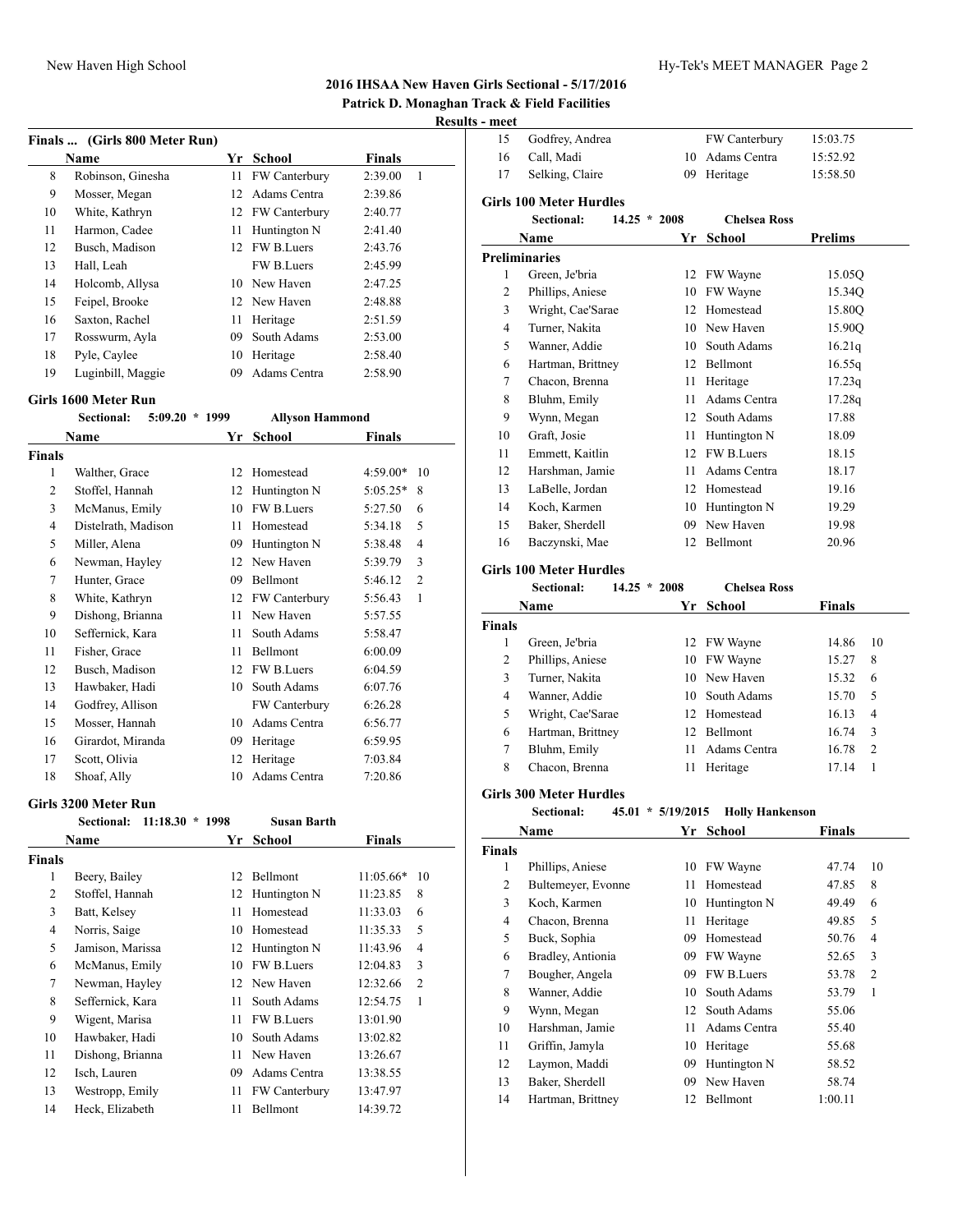### **2016 IHSAA New Haven Girls Sectional - 5/17/2016**

**Patrick D. Monaghan Track & Field Facilities**

### **Results - meet**

|             | Finals  (Girls 300 Meter Hurdles)                     |    |                                              |               |    |
|-------------|-------------------------------------------------------|----|----------------------------------------------|---------------|----|
|             | Name                                                  | Yr | School                                       | <b>Finals</b> |    |
| 15          | Schwaller, Lexi                                       | 09 | Adams Centra                                 | 1:03.53       |    |
| 16          | Howard, Ashia                                         | 10 | New Haven                                    | 1:06.30       |    |
| 17          | Fisher, Marie                                         | 12 | Bellmont                                     | 1:19.39       |    |
|             |                                                       |    |                                              |               |    |
|             | Girls 4x100 Meter Relay<br>Sectional:<br>47.91 * 1995 |    | <b>Harding</b>                               |               |    |
|             | Harper, Harris, Jackson, McCarter                     |    |                                              |               |    |
|             | Team                                                  |    | Relay                                        | Finals        |    |
|             |                                                       |    |                                              |               |    |
| Finals<br>1 |                                                       |    |                                              | 50.95         | 10 |
|             | Fort Wayne Wayne                                      |    |                                              |               |    |
|             | 1) Bieber, Kristin 11                                 |    | 2) Chapman, Anah 09                          |               |    |
|             | 3) Green, Je'bria 12<br>5) Mabson, Indigo 09          |    | 4) Grubbs, Jada 10<br>6) Phillips, Aniese 10 |               |    |
| 2           | Homestead                                             |    |                                              | 51.04         | 8  |
|             | 1) Couch, Alyssa 10                                   |    | 2) Royal, Saviannah 11                       |               |    |
|             | 3) Torrez, Natalia 11                                 |    | 4) Wright, Cae'Sarae 12                      |               |    |
|             | 5) Gealy, Kara 09                                     |    | 6) Smith, Claire 10                          |               |    |
|             | 7) LaBelle, Jordan 12                                 |    | 8) Lee, Erica 12                             |               |    |
| 3           | Heritage                                              |    |                                              | 52.00         | 6  |
|             | 1) Chacon, Brenna 11                                  |    | 2) Lockett, Tianna 11                        |               |    |
|             | 3) Scott, Monica 11                                   |    | 4) Stine, Taryn 09                           |               |    |
|             | 5) McKinnon, Emily 11                                 |    | 6) Renninger, Erica 10                       |               |    |
| 4           | <b>Adams Central</b>                                  |    |                                              | 53.13         | 5  |
|             | 1) Bluhm, Emily 11                                    |    | 2) Stahl, McKenna 09                         |               |    |
|             | 3) Hart, Mackenzie 11                                 |    | 4) Sprunger, Bailea 09                       |               |    |
|             | 5) Harshman, Jamie 11                                 |    |                                              |               |    |
| 5           | Huntington North                                      |    |                                              | 54.14         | 4  |
|             | 1) Graft, Josie 11                                    |    | 2) Bucher, Emily 12                          |               |    |
|             | 3) Sunderman, Amaya 09                                |    | 4) Eckert, Amara 09                          |               |    |
|             | 5) Borland, Charlotte 10                              |    | 6) Poulson, Jordyn 11                        |               |    |
|             | 7) Ditton, Jessie 09                                  |    |                                              |               |    |
| 6           | New Haven                                             |    |                                              | 54.40         | 3  |
|             | 1) Howard, Ashia 10                                   |    | 2) Turner, Nakita 10                         |               |    |
|             | 3) Grundy, Ja'Nyia 12                                 |    | 4) Grundy, Ja'Kyia 12                        |               |    |
|             | 5) Creech, KaNiah 12                                  |    | 6) Dowdell, Ashlee 09                        |               |    |
| 7           | FW B.Luers                                            |    |                                              | 55.61         | 2  |
|             | 1) Grabner, Carly 12                                  |    | 2) Turpchinoff, Jordan 12                    |               |    |
|             | 3) Emmett, Kaitlin 12                                 |    | 4) Epple, Anna 10                            |               |    |
|             | 5) Bougher, Angela 09                                 |    | 6) Case, Bella 12                            |               |    |
| 8           | South Adams                                           |    |                                              | 57.10         | 1  |
|             | 1) Anderson, Acacia 09                                |    | 2) Rosswurm, Emma 11                         |               |    |
|             | 3) Grabau, Kylie 12                                   |    | 4) Heckler, Lindsey 11                       |               |    |
|             | 5) Archer, Haley 11                                   |    | 6) Wynn, Megan 12                            |               |    |
| 9           | Fort Wayne Canterbury                                 |    |                                              | 57.36         |    |
|             | 1) Booth, Kelsey 10                                   |    | 2) Fenoglio, Eve 11                          |               |    |
|             | 3) Hamilton, Gabrielle 10                             |    | 4) Teel, Maria 10                            |               |    |
|             | 5) Tamara, Djankovic 11                               |    |                                              |               |    |
|             | Bellmont                                              |    |                                              | DO            |    |
|             | 1) Andrews, Deztinee 10                               |    | 2) Hartman, Brittney 12                      |               |    |
|             | 3) Birch, Gabby 09                                    |    | 4) DeBolt, Jorden 10                         |               |    |
|             | 5) Baczynski, Mae 12                                  |    | 6) Harvey, Kristen 09                        |               |    |
|             | 7) Perry, Ellie 12                                    |    | 8) Smitley, Emily 12                         |               |    |
|             |                                                       |    |                                              |               |    |

|               | E Gunsett, B Hankenson, H Hankenson, A Harvey   |                      |                           |    |
|---------------|-------------------------------------------------|----------------------|---------------------------|----|
|               | Team                                            | Relay                | <b>Finals</b>             |    |
| <b>Finals</b> |                                                 |                      |                           |    |
| 1             | Homestead                                       |                      | 4:08.22                   | 10 |
|               | 1) Swing, Haley 09                              |                      | 2) Bultemeyer, Evonne 11  |    |
|               | 3) Gealy, Kara 09                               | 4) Lee, Erica 12     |                           |    |
|               | 5) Smith, Claire 10                             | 6) Buck, Sophia 09   |                           |    |
|               | 7) Torrez, Natalia 11                           | 8) Walther, Grace 12 |                           |    |
| 2             | Bellmont                                        |                      | 4:14.03                   | 8  |
|               | 1) Andrews, Deztinee 10                         | 2) Birch, Gabby 09   |                           |    |
|               | 3) DeBolt, Jorden 10                            | 4) Fisher, Grace 11  |                           |    |
|               | 5) Fuelling, Emily 10                           | 6) Gunsett, Emily 12 |                           |    |
|               | 7) Hunter, Grace 09                             |                      | 8) Neher, Mackenzie 10    |    |
| 3             | Fort Wayne Wayne                                |                      | 4:18.58                   | 6  |
|               | 1) Bieber, Kristin 11                           |                      | 2) Chapman, Anah 09       |    |
|               | 3) Green, Je'bria 12                            | 4) Wilson, Nicole 12 |                           |    |
|               | 5) Phillips, Aniese 10                          | 6) Grubbs, Jada 10   |                           |    |
| 4             | Huntington North                                |                      | 4:26.16                   | 5  |
|               | 1) Henline, Jenna 11                            | 2) Bucher, Emily 12  |                           |    |
|               | 3) Eckert, Amara 09                             |                      | 4) Goodrich, Brooke 09    |    |
|               | 5) Borland, Charlotte 10                        |                      | 6) Johnson, Larissa 10    |    |
|               | 7) Koch, Karmen 10                              |                      | 8) Stoffel, Hannah 12     |    |
| 5             | South Adams                                     |                      | 4:29.30                   | 4  |
|               | 1) Von Gunten, Olivia 10                        | 2) Wanner, Addie 10  |                           |    |
|               | 3) Kloepper, Caroline 11                        |                      | 4) LeFever, Ashley 09     |    |
|               | 5) Anderson, Acacia 09                          |                      | 6) Hawbaker, Hadi 10      |    |
|               | 7) Wynn, Megan 12                               |                      |                           |    |
| 6             | Fort Wayne Canterbury                           |                      | 4:29.97                   | 3  |
|               | 1) Booth, Kelsey 10                             |                      | 2) Robinson, Ginesha 11   |    |
|               | 3) White, Kathryn 12                            | 4) Wilcox, Alyssa    |                           |    |
| 7             | Heritage                                        |                      | 4:31.74                   | 2  |
|               | 1) Chacon, Brenna 11                            | 2) Jarrell, Rylee 10 |                           |    |
|               | 3) McKinnon, Emily 11                           | 4) Strahm, Sarah 10  |                           |    |
|               | 5) Saxton, Rachel 11                            |                      | 6) Renninger, Erica 10    |    |
| 8             | FW B.Luers                                      |                      | 4:34.26                   | 1  |
|               | 1) Bougher, Angela 09                           |                      | 2) Emmett, Kaitlin 12     |    |
|               | 3) Morken, Leah 11                              |                      | 4) Turpchinoff, Jordan 12 |    |
|               | 5) Hall, Leah                                   | 6) Epple, Anna 10    |                           |    |
|               | 7) Renner, Maria 09                             | 8) Grabner, Carly 12 |                           |    |
|               | Girls 4x800 Meter Relay                         |                      |                           |    |
|               | <b>Sectional:</b><br>$9:56.46 * 5/19/2015$      | <b>Bellmont</b>      |                           |    |
|               | <b>B Beery, H Hankenson, E Roman, E Gunsett</b> |                      |                           |    |
|               | Team                                            | Relay                | <b>Finals</b>             |    |
| Finals        |                                                 |                      |                           |    |
| 1             | Bellmont                                        |                      | 9:41.78*                  | 10 |
|               | 1) Beery, Bailey 12                             |                      | 2) Neher, Mackenzie 10    |    |
|               | 3) Fuelling, Emily 10                           | 4) Gunsett, Emily 12 |                           |    |
|               | 5) Hunter, Grace 09                             |                      | 6) Meyers, Autum 09       |    |

7) Mills, Grace 09 8) Fisher, Grace 11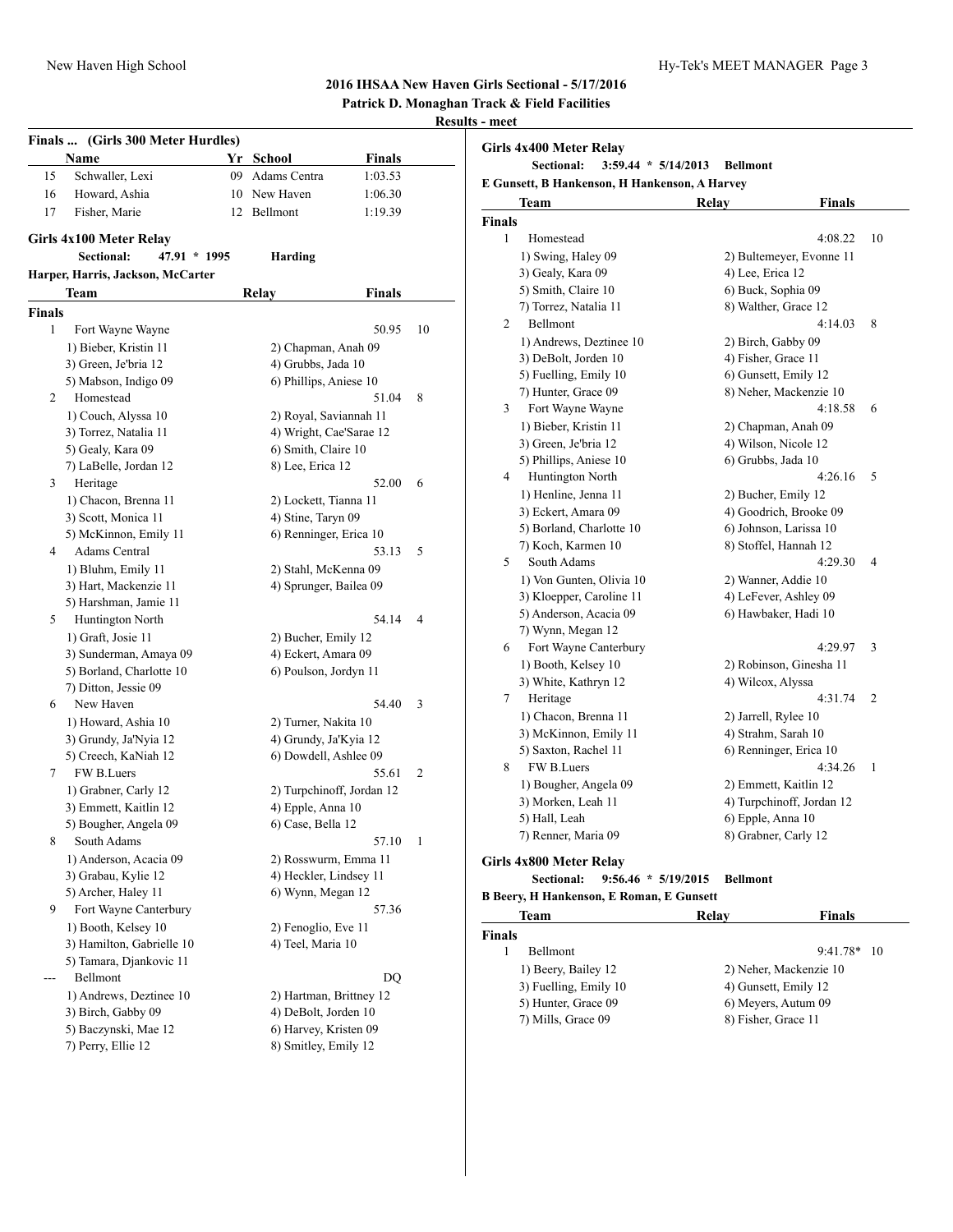## **2016 IHSAA New Haven Girls Sectional - 5/17/2016 Patrick D. Monaghan Track & Field Facilities**

## **Results - meet**

|                   | Finals  (Girls 4x800 Meter Relay)     |    |                           |                               |                 |                | Aust, Aubrey                    |                     | 10 FW Canterbury     | NH            |                |
|-------------------|---------------------------------------|----|---------------------------|-------------------------------|-----------------|----------------|---------------------------------|---------------------|----------------------|---------------|----------------|
|                   | <b>Team</b>                           |    | Relay                     | <b>Finals</b>                 |                 |                | <b>Girls Pole Vault</b>         |                     |                      |               |                |
| $\overline{c}$    | Homestead                             |    |                           | 9:54.05* 8                    |                 |                | Sectional:                      | $13-03 * 2007$      | <b>Katie Veith</b>   |               |                |
|                   | 1) Saine, Chalaina 09                 |    | 2) Bultemeyer, Evonne 11  |                               |                 |                | Name                            |                     | Yr School            | <b>Finals</b> |                |
|                   | 3) Smith, Abby 09                     |    | 4) Swink, Elizabeth 11    |                               |                 |                |                                 |                     |                      |               |                |
|                   | 5) Batt, Kelsey 11                    |    | 6) Distelrath, Madison 11 |                               |                 | <b>Finals</b>  |                                 |                     | 12 FW B.Luers        | 8-00.00       | 10             |
|                   | 7) Norris, Saige 10                   |    | 8) Walther, Grace 12      |                               |                 | 1              | Case, Bella                     |                     |                      |               |                |
| 3                 | Huntington North                      |    |                           | 10:33.45                      | - 6             | $\overline{c}$ | Wilson, Mattie                  |                     | 10 FW Wayne          | 7-06.00       | $\tau$         |
|                   | 1) Eckert, Amara 09                   |    | 2) Miller, Alena 09       |                               |                 | $\overline{2}$ | Machall, Ella                   |                     | 10 Homestead         | 7-06.00       | $\tau$         |
|                   | 3) Harmon, Cadee 11                   |    | 4) Hoopingarner, Kyler 09 |                               |                 | $\overline{4}$ | Russell, Veronika               |                     | 09 Huntington N      | J7-06.00      | 5              |
|                   | 5) Jamison, Marissa 12                |    | 6) Goodrich, Brooke 09    |                               |                 | 5              | Johnson, Larissa                |                     | 10 Huntington N      | 7-00.00       | 4              |
|                   | 7) Stoffel, Hannah 12                 |    |                           |                               |                 | 6              | Haupert, Alana                  |                     | 10 Homestead         | J7-00.00      | 3              |
| 4                 | South Adams                           |    |                           | 10:41.85                      | $5\overline{)}$ | $\overline{7}$ | Smitley, Emily                  | 12                  | Bellmont             | J7-00.00      | 2              |
|                   | 1) Rosswurm, Ayla 09                  |    | 2) Hawbaker, Hadi 10      |                               |                 | 8              | Perry, Ellie                    |                     | 12 Bellmont          | 6-06.00       | 1              |
|                   | 3) Seffernick, Kara 11                |    | 4) Von Gunten, Olivia 10  |                               |                 | 9              | Moord, Alyssa                   |                     | 10 New Haven         | J6-06.00      |                |
|                   | 5) Peace, Makinzi 11                  |    | 6) Eliza, Harruff 09      |                               |                 |                | <b>Girls Long Jump</b>          |                     |                      |               |                |
|                   | 7) Hawbaker, Katelin 12               |    |                           | 8) Neuenschwander, Makenna 12 |                 |                | Sectional:                      | $19-02 * 5/14/2012$ | <b>Ariane Nelson</b> |               |                |
| 5                 | New Haven                             |    |                           | $11:21.34$ 4                  |                 |                |                                 |                     |                      |               |                |
|                   | 1) Carney, Felicia 09                 |    | 2) Dishong, Brianna 11    |                               |                 |                | Name                            |                     | Yr School            | <b>Finals</b> |                |
|                   | 3) Feipel, Brooke 12                  |    | 4) Holcomb, Allysa 10     |                               |                 | <b>Finals</b>  |                                 |                     |                      |               |                |
|                   | 5) Newman, Hayley 12                  |    |                           |                               |                 | 1              | Stahl, McKenna                  | 09                  | Adams Centra         | 15-08.25      | 10             |
| 6                 | Heritage                              |    |                           | 11:37.73                      | 3               | $\overline{2}$ | Middleton, Gwen                 | 11                  | Homestead            | 15-07.50      | 8              |
|                   | 1) Girardot, Miranda 09               |    | 2) Jarrell, Rylee 10      |                               |                 | 3              | Bluhm, Emily                    |                     | 11 Adams Centra      | 15-07.00      | 6              |
|                   | 3) Saxton, Rachel 11                  |    | 4) Pyle, Caylee 10        |                               |                 | $\overline{4}$ | Gealy, Kara                     |                     | 09 Homestead         | 15-06.00      | 5              |
|                   | 5) McKinnon, Emily 11                 |    | 6) Scott, Olivia 12       |                               |                 | 5              | Bieber, Kristin                 |                     | 11 FW Wayne          | 15-00.00      | $\overline{4}$ |
| 7                 | FW B.Luers                            |    |                           | 11:55.92 2                    |                 | 6              | Sunderman, Amaya                |                     | 09 Huntington N      | 14-05.50      | 3              |
|                   | 1) Baldus, Dana 12                    |    | 2) Shafer, Lily           |                               |                 | $\overline{7}$ | Grubbs, Jada                    |                     | 10 FW Wayne          | 13-11.75      | 2              |
|                   | 3) Hall, Leah                         |    | 4) Klepper, Emily 12      |                               |                 | 8              | Morken, Leah                    | 11                  | FW B.Luers           | J13-11.75     | -1             |
|                   | 5) McManus, Emily 10                  |    | 6) Busch, Madison 12      |                               |                 | 9              | Bucher, Emily                   |                     | 12 Huntington N      | 13-10.75      |                |
|                   | 7) Wigent, Marisa 11                  |    |                           |                               |                 | 10             | Robinson, Ginesha               |                     | 11 FW Canterbury     | 13-07.75      |                |
| 8                 | Adams Central                         |    |                           | 12:06.74                      | -1              | 11             | Lawrence, Andrea                |                     | 10 New Haven         | 13-01.50      |                |
|                   | 1) Heyerly, Caitlin 10                |    | 2) Mosser, Megan 12       |                               |                 | 12             | Baczynski, Mae                  | 12                  | Bellmont             | 13-01.00      |                |
|                   | 3) Luginbill, Maggie 09               |    | 4) Shoaf, Ally 10         |                               |                 | 13             | Scott, Monica                   | 11                  | Heritage             | 13-00.50      |                |
|                   | 5) Isch, Lauren 09                    |    | 6) Mosser, Hannah 10      |                               |                 | 14             | Smitley, Emily                  |                     | 12 Bellmont          | 12-11.00      |                |
|                   | <b>Girls High Jump</b>                |    |                           |                               |                 | 15             | Stine, Taryn                    |                     | 09 Heritage          | 12-10.00      |                |
|                   | <b>Sectional:</b><br>$5-11.25 * 2001$ |    | <b>Emily Loomis</b>       |                               |                 | 16             | Grundy, Ja'Nyia                 |                     | 12 New Haven         | 12-05.25      |                |
|                   | <b>Name</b>                           |    | Yr School                 | Finals                        |                 | 17             | Anderson, Acacia                | 09                  | South Adams          | 12-04.75      |                |
| <b>Finals</b>     |                                       |    |                           |                               |                 | 18             | Rosswurm, Emma                  | 11                  | South Adams          | 12-03.25      |                |
|                   | Green, Je'bria                        |    | 12 FW Wayne               | 5-02.00                       | 10              |                |                                 |                     |                      |               |                |
| $\overline{2}$    | Koch, Karmen                          |    | 10 Huntington N           | $J5-02.00$                    | 8               |                | <b>Girls Shot Put</b>           |                     |                      |               |                |
| 3                 | Wanner, Addie                         | 10 | South Adams               | 5-01.00                       | 6               |                | Sectional: 40-06.50 * 5/17/2010 |                     | <b>Tiera Smith</b>   |               |                |
| 4                 | Reinhard, Lindsey                     | 11 | Adams Centra              | 5-00.00                       | 5               |                | Name                            |                     | Yr School            | Finals        |                |
| 5                 | Wright, Jaeleen                       | 09 | Homestead                 | $4 - 10.00$                   | $\overline{4}$  | <b>Finals</b>  |                                 |                     |                      |               |                |
| 6                 | Howard, Ashia                         | 10 | New Haven                 | J4-10.00                      | 3               | 1              | Prendergast, Katie              |                     | 12 FW B.Luers        | 33-03.00      | 10             |
| 7                 | Lawrence, Andrea                      | 10 | New Haven                 | J4-10.00                      | $\overline{c}$  | $\overline{c}$ | Torres, Amaya                   | 10                  | Huntington N         | 33-01.50      | 8              |
|                   |                                       |    |                           |                               |                 | 3              | Sunderman, Amaya                | 09                  | Huntington N         | 32-07.00      | 6              |
| 8                 | Hart, Mackenzie                       | 11 | Adams Centra              | 4-08.00                       | 0.5             | 4              | Mantica, Emma                   | 09                  | Homestead            | 32-02.00      | 5              |
| 8                 | Zelt, Taylor                          |    | 10 Heritage               | 4-08.00                       | 0.5             | 5              | Jackson, Mya                    | 09                  | FW Wayne             | 31-07.00      | 4              |
| 10                | Grabau, Kylie                         |    | 12 South Adams            | J4-08.00                      |                 | 6              | Whitacre, Haley                 |                     | 12 New Haven         | 31-02.50      | 3              |
| 11                | Wilson, Mattie                        | 10 | FW Wayne                  | J4-08.00                      |                 | 7              | Kleine, Sarah                   |                     | 12 Heritage          | 31-02.00      | 2              |
| 12                | Dorsett, Peyton                       | 09 | Huntington N              | 4-06.00                       |                 | 8              | In't Groen, Cindy               |                     | 12 South Adams       | 30-10.00      | 1              |
| 12                | Hartman, Brittney                     | 12 | Bellmont                  | 4-06.00                       |                 | 9              | Lee, Eleysha                    | 11                  | Homestead            | 30-06.00      |                |
| $\sim$ $\sim$     | Turpchinoff, Jordan                   |    | 12 FW B.Luers             | NH                            |                 | 10             | Lehman, Calyssa                 | 10                  | South Adams          | 30-02.00      |                |
| $\qquad \qquad -$ | Birch, Gabby                          | 09 | Bellmont                  | <b>NH</b>                     |                 | 11             | Free, Makayla                   | 12                  | Adams Centra         | 30-01.50      |                |
| $---$             | Thomas, Meagan                        | 10 | FW Canterbury             | <b>NH</b>                     |                 |                |                                 |                     |                      |               |                |
| $\sim$ $\sim$     | Causey, Hannah                        | 09 | Homestead                 | NH                            |                 | 12             | Jordan, Keianna                 |                     | 09 FW Wayne          | 28-01.00      |                |
|                   |                                       |    |                           |                               |                 | 13             | Butler, Leah                    |                     | 10 Bellmont          | 27-07.00      |                |